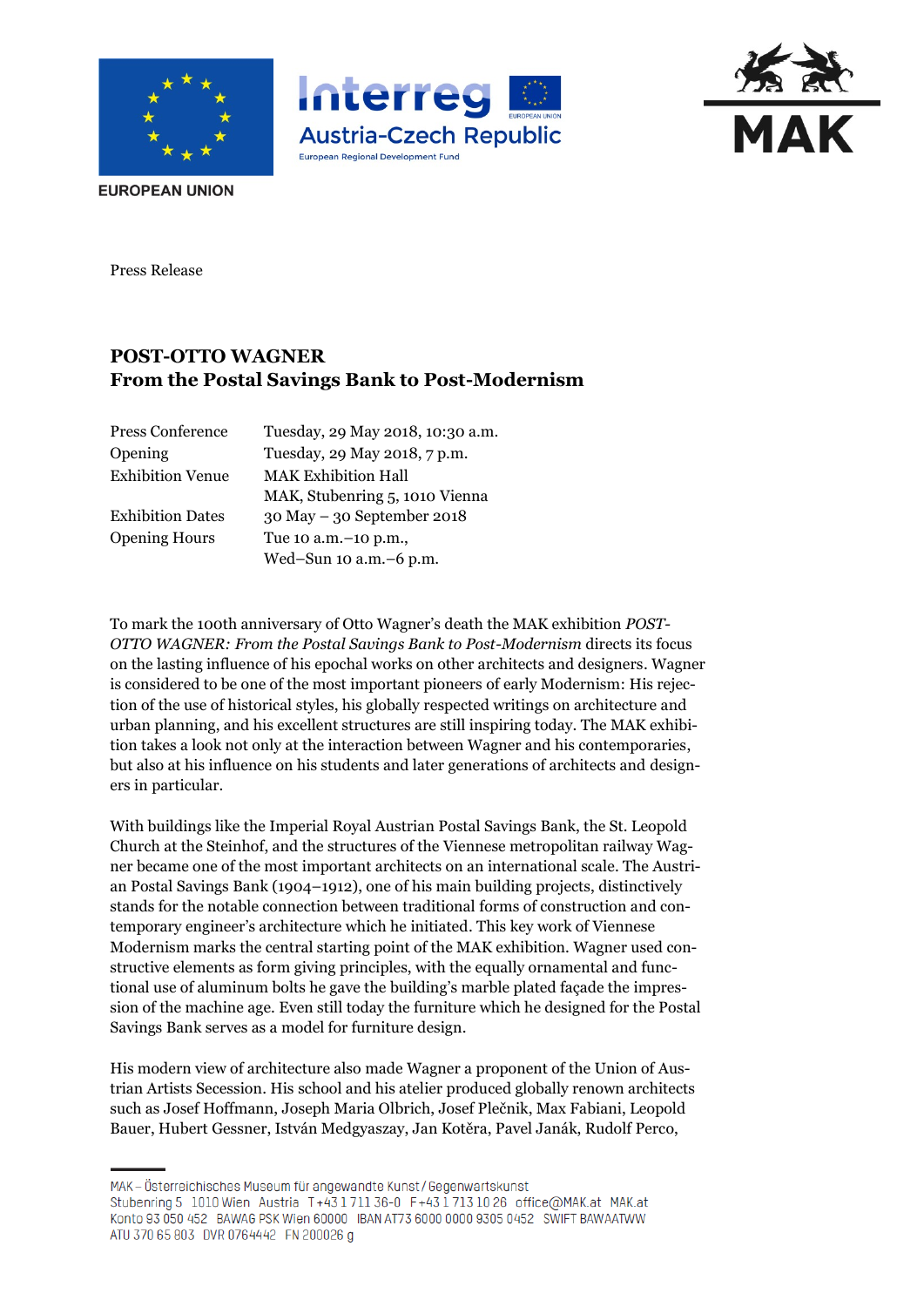

Karl Ehn, Marcel Kammerer, Emil Hoppe, Otto Schönthal, Ernst Lichtblau, and Rudolph M. Schindler.

Influences and parallels can also be found in the work of many architecture icons of both more recent architectural history and of Post-Modernism, such as Superstudio, Frei Otto, Robert Venturi and Denise Scott Brown, Shin Takamatsu, Walter Pichler, and Hans Hollein.

The exhibition *POST-OTTO WAGNER: From the Postal Savings Bank to Post-Modernism* approaches the multivalent network surrounding Otto Wagner's architectural legacy in three sections which can be viewed in any order:

### **Plan and Methods: Dimensions of the Metropolis**

With comprehensive urban projects like the expansion of the Danube Canal (1898– 1908) and the Vienna Metropolitan Railway with its stations which are seen as objects of interest (1894–1901) Otto Wagner made lasting changes to the Viennese cityscape. Convinced that the technological forms of the engineer had to be artistically transformed by architects he thought of urban development in particular in new dimensions. The decades around the turn of the twentieth century were also internationally the time of the "great plan." After the success of the Chicago World's Fair (1893) spaciously planned city visions emerged worldwide, such as Daniel Burnham's plan for Chicago (1909), the city developing competition for Canberra (1912), Eliel Saarinen's design for Helsinki-Munkkiniemi (1915), and Hendrik Petrus Berlage's plan for Amsterdam South (1914).

In his study *Die Großstadt* (1911) Otto Wagner wrote down his ideas for an unlimited metropolis. Until today Wagner's large-scale projects with their monumentality and symmetry and almost baroque-style character, and his so-called "cellular conglomerates" which as networks and grids have remained a dominating thinking pattern in urban development have continued to influence the planning of cities. In theory and in the experimental architecture of the 1960s and 1970s the modern grid-planned city was regarded with an equal amount of criticism and enthusiasm.

Colossal public housing complexes which were built by students of Wagner in the Red Vienna era, such as Karl Marx Hof (Karl Ehn, 1927–1930), Karl Seitz Hof (Hubert Gessner, 1926–1933), and the Rabenhof (Heinrich Schmid and Hermann Aichinger, 1925–1928) still bear witness to the monumental city visions which Otto Wagner communicated at the Vienna Academy of Fine Arts at the turn of the twentieth century.

### **Type and Style: Forms of the Metropolis**

After 1900 Otto Wagner tended toward increasingly clear and simple solutions in architecture. With the so-called "Nutzstil" [Functional Style] which he developed and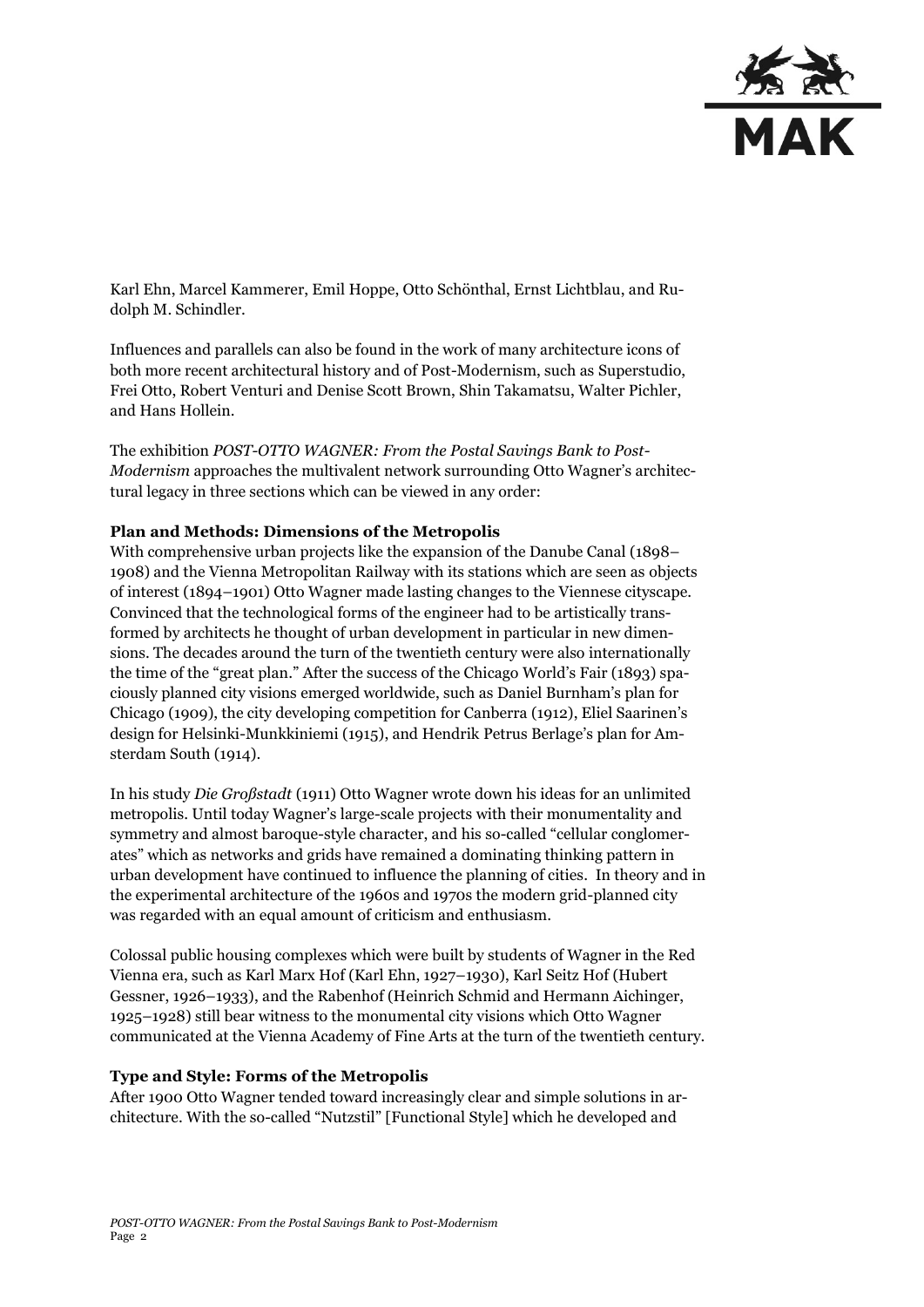

whose forms were to be derived from materials, construction, and function, Otto Wagner ultimately overcame Historicism, engineering structures, and finally the style of the Vienna Secession. In contrast, after the First World War his students took up the stylistically diverse approaches of Modernism and developed them further. On the one hand they oriented themselves on regionalism, the homeland style, and national styles (like Czech Cusbism), while on the other hand they found interest in the International Style as well as in traditional solutions like Classicism and the Biedermeier style. Vienna after 1900 was therewith a laboratory for style pluralism and individual stylistic approaches, such as those of Josef Plečnik and Max Fabiani, which once again became topical in Post-Moderism.

Starting not only from Wagner an innovative type of metropolitan office and residential buildings, department stores, and hotels established itself in Vienna and in Central Europe. An example of these new building tasks is not least the famous House on Michaelerplatz (1910–1911) designed by Adolf Loos.

### **Technology and Material: Constructions of the Metropolis**

Characteristic buildings like the Postal Savings Bank, the apartment building known as the "Majolika House" in the Linke Wienzeile, dressed with its glazed ceramic tiles (Otto Wagner, 1898–1899), the Neumann department store on Kärntner Straße (Otto Wagner, 1895/96, destroyed), the Zacherlhaus (Josef Plečnik , 1903–1905), and the commercial building Portois & Fix (Max Fabiani, 1900) stand in this section of the exhibition as examples of the innovative approach to constructive possibilities, manufacturing techniques, and materials which Otto Wagner promoted.

Not only staff members and students like Max Fabiani, Josef Plečnik, and István Medgyaszay let themselves be inspired by Wagner's handling of façades. Obvious parallels can also be seen in the works of important representatives of Post-Modern architecture, such as Robert Venturi and Denise Scott Brown. The meaningful aspects of the façades of their post-modernist buildings can be considered separate from their structure―in the sense of an American culture of billboards.

The exhibition is accompanied by the publication *POST-OTTO WAGNER: From the Postal Savings Bank to Post-Modernism* by Sebastian Hackenschmidt, Iris Meder, and Ákos Moravánszky, edited by Christoph Thun-Hohenstein and Sebastian Hackenschmidt, German/English, ca. 300 pages with numerous color illustrations. MAK/Birkhäuser Verlag, Vienna 2018. Available as of the end of June at the MAK Design Shop and at MAKdesignshop.at.

### **WAGNER:WERK Museum Postal Savings Bank**

With support from the BAWAG P.S.K. and SIGNA the Postal Savings Bank, as one of Otto Wagner's main works, could be included as a real building in the exhibition. Visi-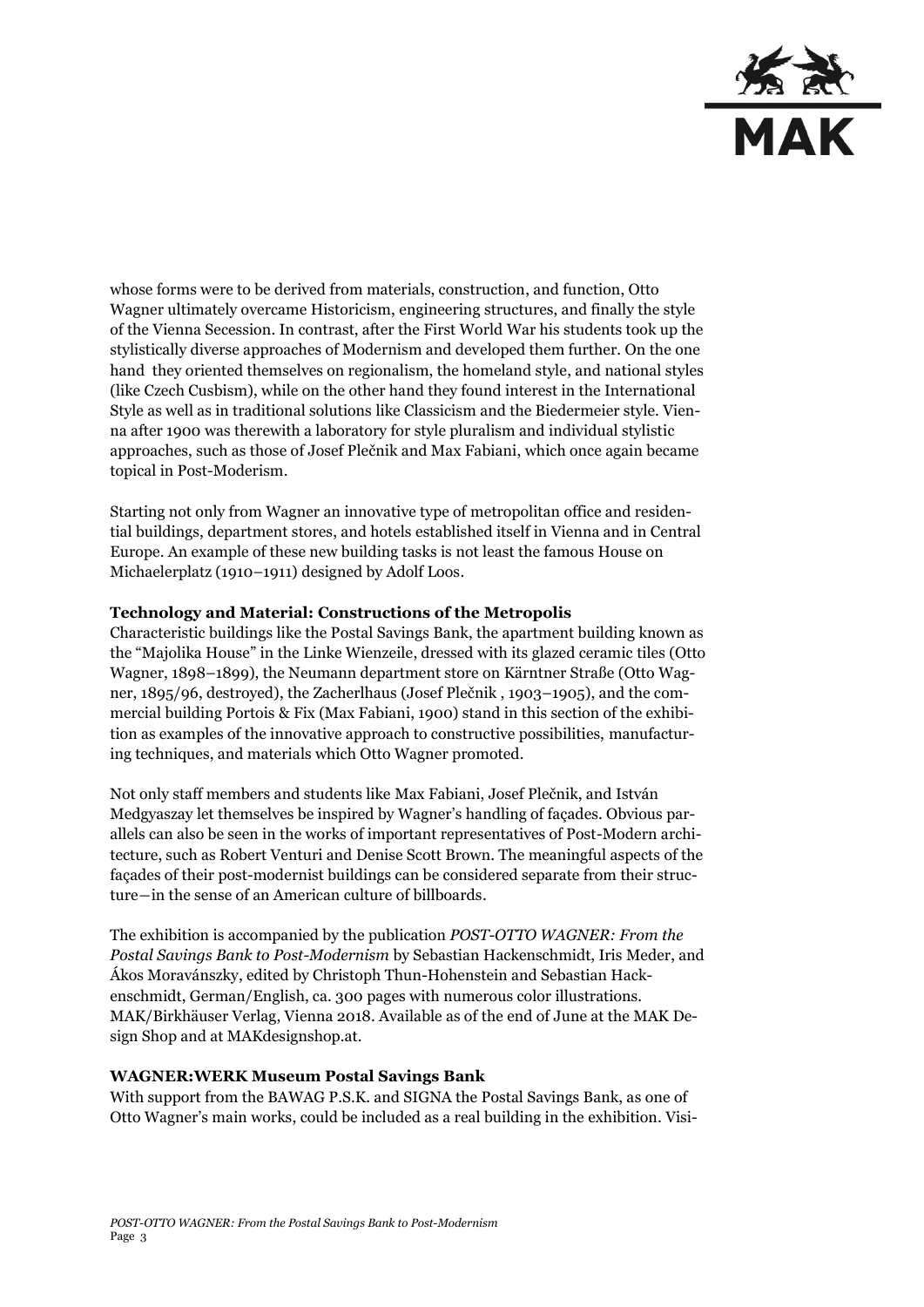

tors to the MAK can enjoy free admission to the exhibition at the WAGNER:WERK Postal Savings Bank Museum—reopened on occasion of the MAK exhibition and with additional curation by the MAK—from Monday to Friday, 10 a.m. to 5:30 p.m.

Press photos are available for download at MAK.at/en/press.

The exhibition is realized with financial support from the European Regional Development Fund, and is part of the project "Bilaterale Designnetzwerke" within the framework of the program INTERREG V-A Austria-Czech Republic.

Kindly supported by

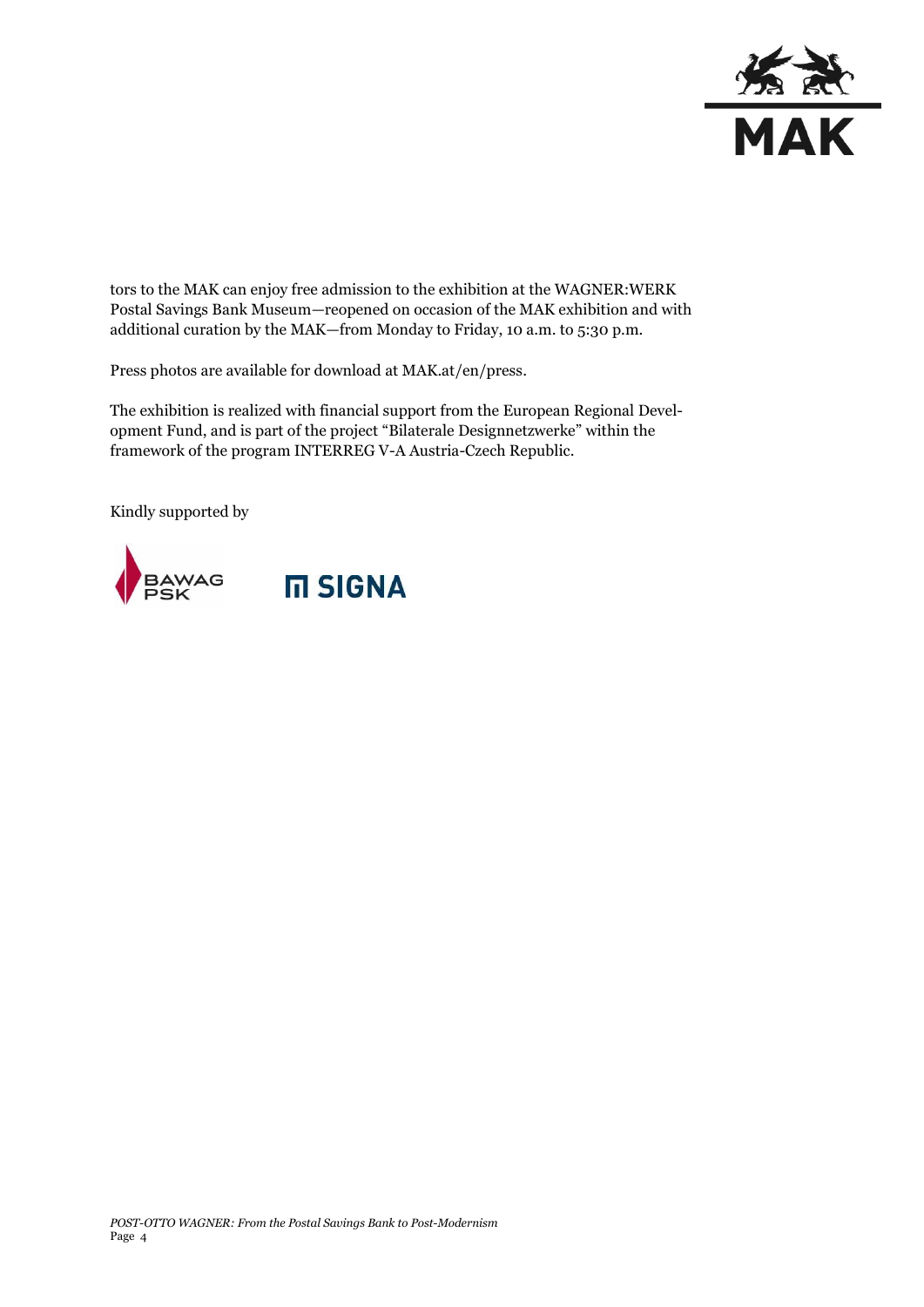

### **SUPPORTING PROGRAM**

### **Regular Exhibition Tours**

Saturdays, 2 p.m.

## **Dialogue Tour**

**Tue, 5 Jun 2018**, 6 p.m. Curator Sebastian Hackenschmidt in conversation with Ákos Moravánsky, Expert Advisor of the exhibition **Tue, 11 Sep 2018**, 6 p.m. Curator Sebastian Hackenschmidt in conversation with Claudia Cavallar, Exhibition Design

## **Architecture Walks**

Short guided tour through the exhibition in the MAK, followed by a walk with experts in Vienna's urban space

**"Wagner's Tracks: Along the Wienzeile" with Claudia Cavallar, exhibition designer and architect, and Maria Welzig, architectural historian Sun, 24 Jun 2018**, 2–ca. 4:30 p.m. **"On the Ringstraße of the Proletariat" with Iris Meder Sun, 2 Sep 2018**, 2–ca. 4:30 p.m. **"Communicating Façades" with Claudia Cavallar, exhibition designer and architect Sun, 9 Sep 2018**, 2–ca. 4:30 p.m. Costs:  $€ 28$ 

# **WEDNESDAYS AT THE MAK**

**Wed, 19 Sep 2018**, 3 p.m. Guided tour through the exhibition, followed by further discussion at the restaurant Salonplafond im MAK

### **MAK on TOUR**

### **to the Austrian Postal Savings Bank**

Short guided tour through the exhibition in the MAK, followed by a visit at the Austrian Postal Savings Bank by Otto Wagner with Anne Marie Gusmik, formerly PSK Vienna **Sun, 3 Jun 2018**, 2–ca. 4 p.m. **Sun, 16 Sep 2018**, 2–ca. 4 p.m. **Fri, 7 Sep 2018**, 5–ca. 7 p.m. Total price:  $\epsilon$  28 or  $\epsilon$  26 for MAK Annual Ticket holders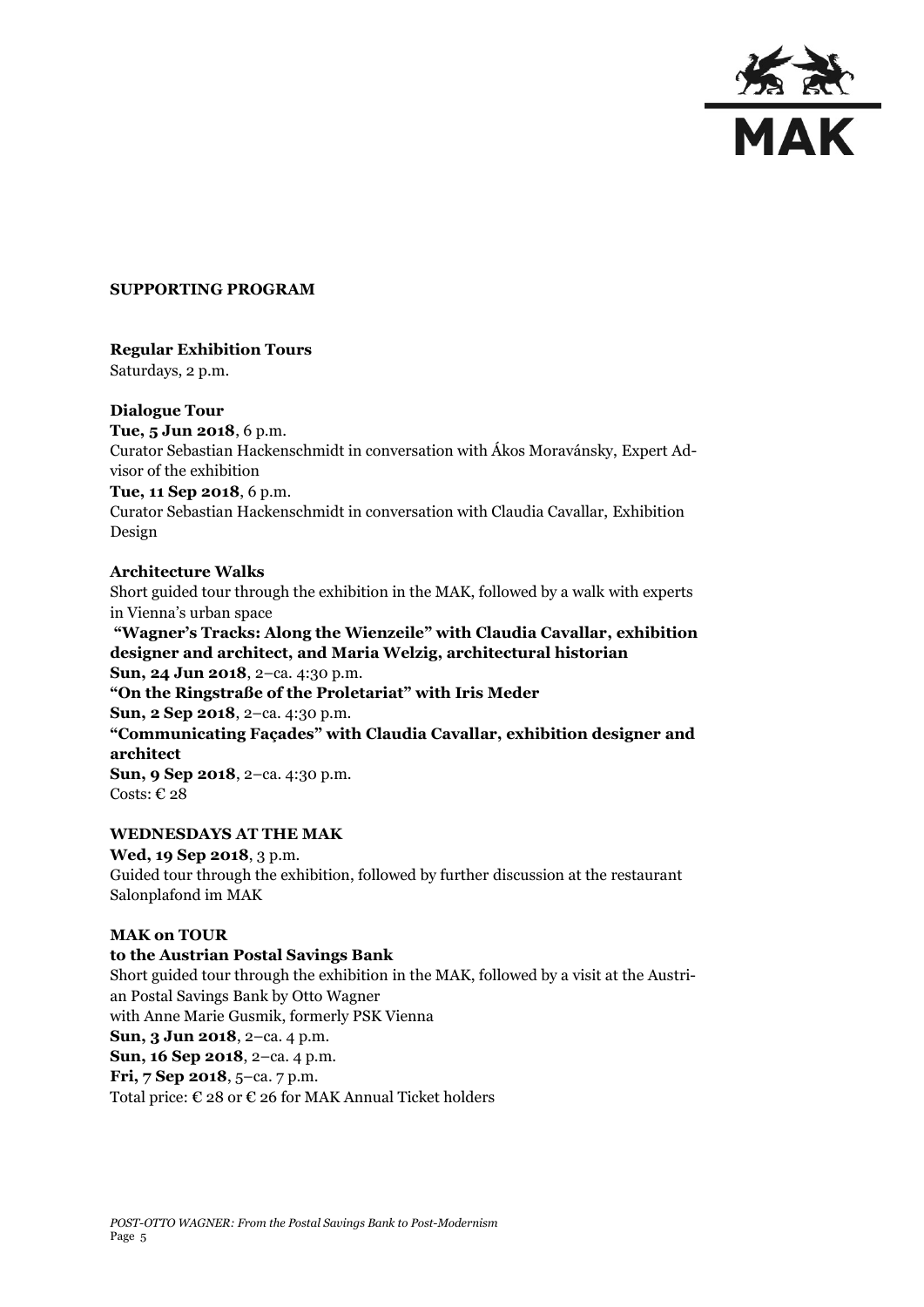

### **PROGRAM FOR KIDS AND FAMILIES**

**MINI MAK Tour** Guided tour for the whole family (ages 4+) Sun, 17 Jun 2018, 11 a.m.

### **MAK4FAMILY**

Workshop for the whole family (ages 4+) Sat, 9 Jun and 8 Sep 2018, 2–4 p.m.

### **MAK Design Kids**

Workshop for 8- to 12-year-olds (unaccompanied) Sat, 1 and 15 Sep 2018, 2–4 p.m.

## **MINI MAK Summer Vacation Activities**

in collaboration with wienXtra Tue, 3 – Fri, 6 Jul and Tue, 10 – Fri, 13 Jul 2018, 10:15 a.m.–12:30 p.m.